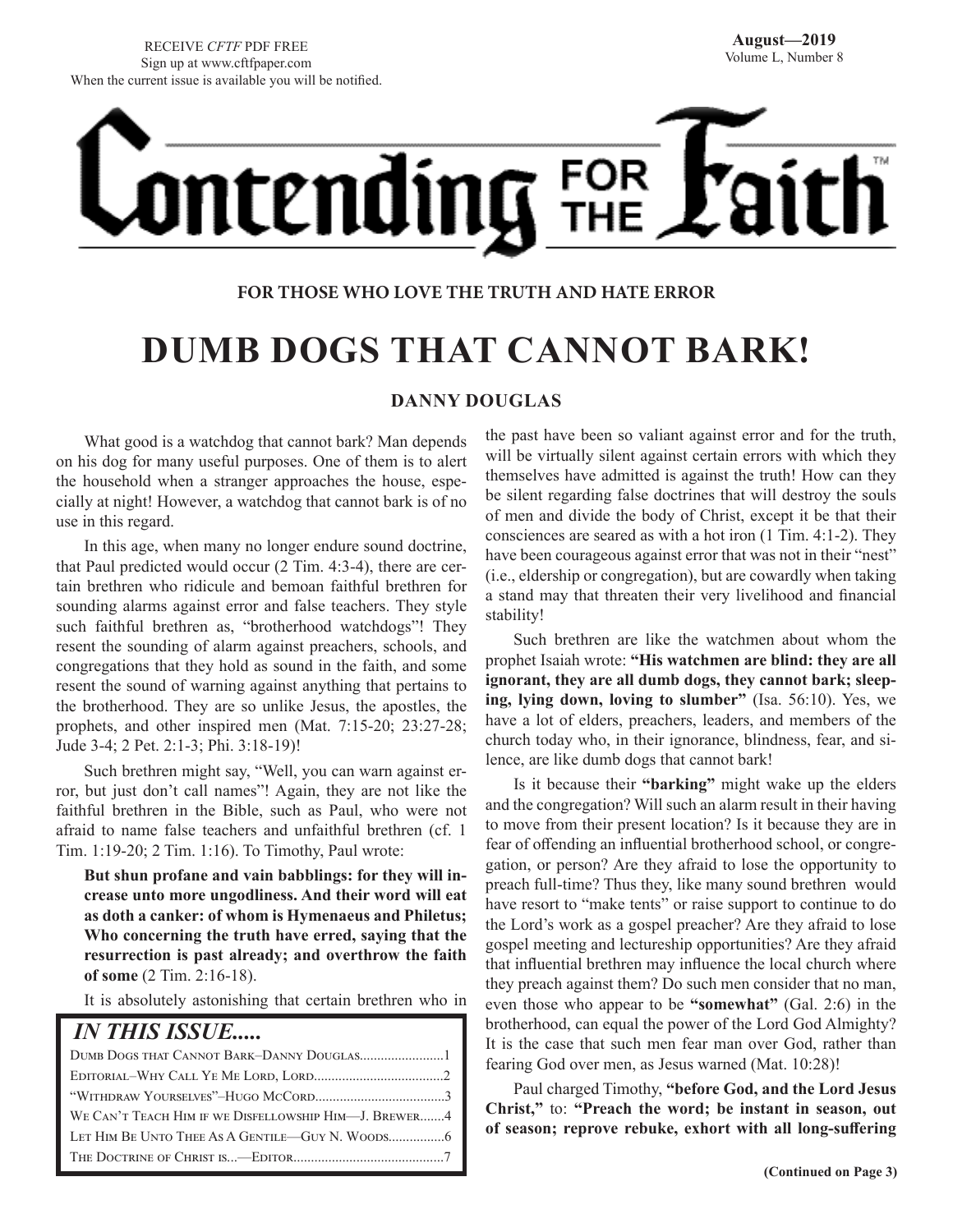

#### **David P. Brown, Editor and Publisher dpbcftf@gmail.com**

*COMMUNICATIONS received by CONTENDING FOR THE FAITH and/or its Editor are viewed as intended FOR PUBLICATION unless otherwise stated. Whereas we respect confidential information, so described, everything else sent to us we are free to publish without further permission being necessary. Anything sent to us NOT for publication, please indicate this clearly when you write. Please address such letters directly to the Editor David P. Brown, P.O. Box 2357, Spring, Texas 77383 or dpbcftf@gmail.com. Telephone: (281) 350-5516.*

#### *FREE—FREE—FREE—FREE—FREE—FREE*

*To receive CFTF free, go to www.cftfpaper.com and sign up. Once done, you will be notified when the current issue is available. It will be in the form of a PDF document that can be printed, and forwarded to friends.*

#### **SUBSCRIPTION RATES FOR THE PAPER EDITION**

*Single Print Subs: One Year, \$25.00; Two Years, \$45.00. NO REFUNDS FOR CANCELLATIONS OF PRINT SUBSCRIPTIONS.*

#### **ADVERTISING POLICY & RATES**

*CONTENDING FOR THE FAITH exists to defend the gospel (Philippians 1:7,17) and refute error (Jude 3). Therefore, we advertise only what is authorized by the Bible (Colossians 3:17). We will not knowingly advertise anything to the contrary and reserve the right to refuse any advertisement.*

*All setups and layouts of advertisements will be done by CONTENDING FOR THE FAITH. A one-time setup and layout fee for each advertisement will be charged if such setup or layout*  is needful. Setup and layout fees are in addition to the cost of *the space purchased for advertisement. No major changes will be made without customer approval.*

*All advertisements must be in our hands no later than one month preceding the publishing of the issue of the journal in which you desire your advertisement to appear. To avoid being charged for the following month, ads must be canceled by the first of the month. We appreciate your understanding of and cooperation with our advertising policy.*

*MAIL ALL SUBSCRIPTIONS, ADVERTISEMENTS AND LET-TERS TO THE EDITOR, P. O. Box 2357, Spring, Texas 77383- 2357. COST OF SPACE FOR ADS: Back page, \$300.00; full page, \$300.00; half page, \$175.00; quarter page, \$90.00; less than quarter page, \$18.00 per column-inch. CLASSIFIED ADS: \$2.00 per line per month. CHURCH DIRECTORY ADS: \$30.00 per line per year. SETUP AND LAYOUT FEES: Full page, \$50.00; half page, \$35.00; anything under a half page, \$20.00.*

*CONTENDING FOR THE FAITH is published bimonthly. P. O. Box 2357, Spring, Texas 77383-2357 Telephone: (281) 350-5516.*

> **Ira Y. Rice, Jr., Founder August 3, 1917–October 10, 2001**

#### *Editorial...*

#### **And why call ye me, Lord, Lord, and do not the things which I say? (Luke 6:46)**

Regarding the scripture from Luke serving as the title of this article, it is clear that our Lord was not condemning people for confessing Him to be their Lord, but He was rebuking them for their failure to obey Him in all areas of life since they acknowledged Him to be their Lord. Serving God requires right thinking, but it also requires right doing (actions) (Col. 3:17; Heb. 5:9).

In attempting to justify their failure to sing in the worship assemblies, some have said, "I just sat there worshiping God in my heart." Thinking about the meaning of the words of the songs, but not engaging in the act of singing them is to sin. Proper thoughts formed by the meaning of the words in psalms, hymns, and spiritual songs are imperative, but they do no substitute for the act of audibly singing the words of such songs (Eph. 5:19; Col. 3:16, 17).

Concerning the late Hugo McCord's article on page 3, it is clear that right thinking is necessary if one is to obey the directive of the apostle. However, all the correct thinking and right motives possible will not take the place of engaging in the right actions, or as the case demands, ceasing to engage in certain actions. The faithful are not to behave themselves toward disorderly brethren as they would toward those brethren who are orderly. Thus, Paul's command to **"withdraw yourselves from every brother that walketh disorderly"** is not obeyed by only thinking the correct thoughts and informing the disorderly church member of his lost condition, the eternal consequences awaiting him at death if he does not repent, that the faithful love him and are praying that he will repent—whether such is said to him one time or on a multiplicity of occasions.

The actions that are peculiar and special to Christian fellowship are to cease with this disorderly brother or there is no withdrawal. There is nothing in the New Testament that authorizes a Christian only to mentally withdraw from a disorderly brother. The thoughts of 2 Thessalonians 3:6-15 are worthless if they are not acted upon. Acts of fellowship between and among faithful brethren must cease regarding the disorderly brother. Obviously, those actions that are reserved for, engaged in, and shared only by the faithful with each other must cease.

As faith without works is dead, withdrawal of spiritual fellowship is also dead when it does not reveal itself in obedience (Jam. 2:17, 18). Regarding Paul's directive in 2 Thessalonians 3:6-15, et al., there are some brethren who think one thing but practice the opposite with certain disorderly brethren. However, "respect of persons" is no more acceptable to God regarding Paul's directive in 2 Thessalonians 3:6-5, et al., than it is with Him regarding our discharging any other obligatory matter bound on us by New Testament authority.

**—David P. Brown, Editor**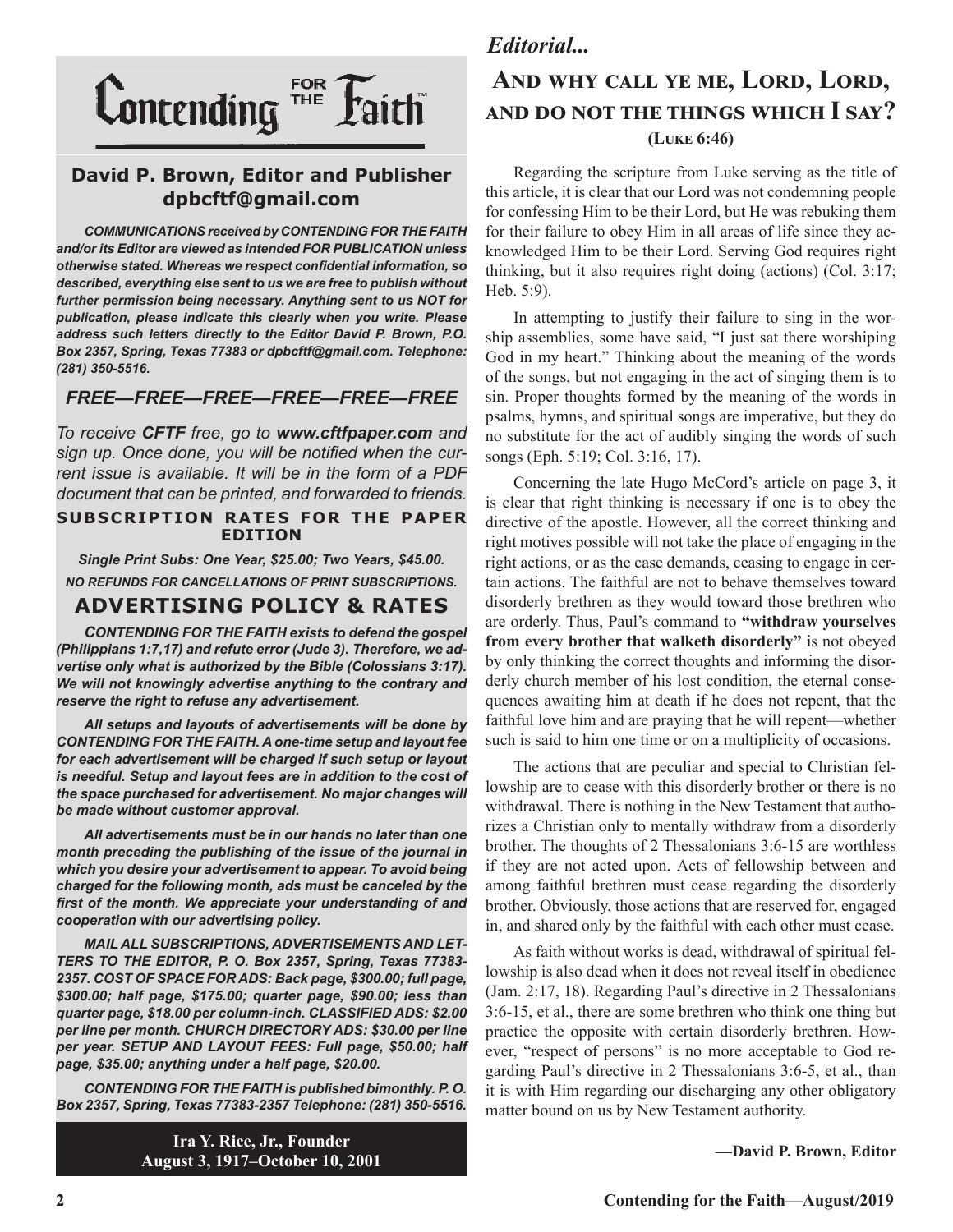**and doctrine"** (2 Tim. 4:1-2). We must warn, rebuke, mark, and condemn error and false teachers, without fear or favor, even if it is a close friend greatly respected (Tit. 3:10-11; Rom. 16:17-18; Eph. 5:11).

Here is another principle from the prophets:

**But if the watchman see the sword come, and blow not the trumpet, and the people be not warned; if the sword come, and take any person from among them, he is taken away in his iniquity; but his blood will I** 

**(Continued From Page 1) require at the watchman's hand** (Eze. 33:6; cf. 33:1-9; 3:16-21).

> The apostle Paul was "**pure from the blood of all men,"**  because he had not shunned to declare **"all the counsel of God"** and to **"warn every one day and night with tears"** (cf. Acts 20:26-31). Brethren, will we be like the beloved and faithful apostle, or will we be like dumb dogs that cannot bark?

> > **—704 Azalia Dr. Mt. Pleasant, TN 38474**

#### tttttttttttttttttttttttttttttttttttttttttttttttttttt

# **"WITHDRAW YOURSELVES"**

**2 Thessalonians 3:6-15**

#### **Hugo McCord**

No right-thinking brother in a physical family here on earth would delight in withdrawing fellowship from his blood brother. Something serious could and would demand a severance of fellowship, but it would not be pleasant for anybody concerned. **"Behold, how good and pleasant it is for brothers to live together in oneness"** (cf. Psa. 133:1). Under some circumstances, however, a fleshly brother would lower himself, compromise moral principles, and even injure his blood brother if he continued in fellowship with him. In order to keep himself and the rest of his family "pure" he must draw a line against his own blood kin, else he becomes a **"partaker of other men's sins"** (1 Tim. 5:22).

The same principle is true in a spiritual family, God's church. An example is presented in the New Testament in the church at Thessalonica. About 51 A.D. news came to Paul that some Thessalonian Christians were refusing secular jobs: **"we hear that there are some who walk among you disorderly, working not at all, but are busybodies"** (2 The. 3:11). Speculation is that those non-workers were under the misapprehension of an imminent return of the Lord. But, regardless of their motive, they were wrong. God wanted them to get secular jobs, and through his apostle commanded them **"to work, and eat their own bread"** (2 The. 3:12).

In the event that those church members did not obey God's word **"by this epistle"** (2 The. 3:14), they must be marked as walking disorderly. Then the rest of the church folks were obligated to **"withdraw"** themselves from **"them that are such"** (2 The. 3:6,12). With them they were not to have fellowship (2 The. 3:14). This withdrawal of Christian association was not in malice, but in unfeigned love **"to the end that"** the erring brothers **"may be ashamed"** (2 The. 3:14). The humanly administered discipline was divinely ordained that sinful Christians might repent and be restored to fellowship with good Christians, and so be ready to meet

their Lord in judgment.

What is included in the sin of walking disorderly? Certainly there is more than one way to be *ataktein* (be slack [as a soldier breaking rank]; so, be truant, irregular, not in line). In the list of disorderly ones those who are called liberalists, who make Jesus solely human, would have to be included. John styled such church members as **"anti-christs"** (1 John 2:18; 4:1,3). It was a blessing that some of them of their own accord **"went out from"** (1 John 2:19) the church fellowship, and it would be a blessed thing if they would do so today. When they insist on staying in the fellowship only wrong and bad things result. God's qualified elders know that the **"mouths"** of liberalists **"must be stopped"** (cf. Tit. 1:11), and that such people cannot be tolerated (2 John 7-10).

The list of disorderly Christians included such men as Hymenaeus and Philetus, who, though not liberalists, yet erred so in doctrine as having to be exposed publicly (2 Tim. 2:17). Further, a doctrine far separated from the deity of Jesus, namely, slave-master relations, was also a matter of fellowship: every true **"man of God"** must **"flee,"** not fellowship, any man who **"teacheth a different doctrine, and consenteth not to sound words, the words of our Lord Jesus Christ, and to the doctrine which is according to godliness"** (1 Tim. 6: 1-3).

In addition, a man like Diotrephes, perhaps not an antichrist, perhaps not unsound doctrinally, but self-centered and factious (cf. Tit. 3:10-11; 3 John 9-10), was clearly not in the fellowship of the apostle John: such a man **"hath not seen God"** (3 John 11).

Also, a whole congregation could be disorderly, though sound in doctrine, when it left its first love. From such a group of people, unless it rectified the situation, all other congregations, if they did what Christ did, would withdraw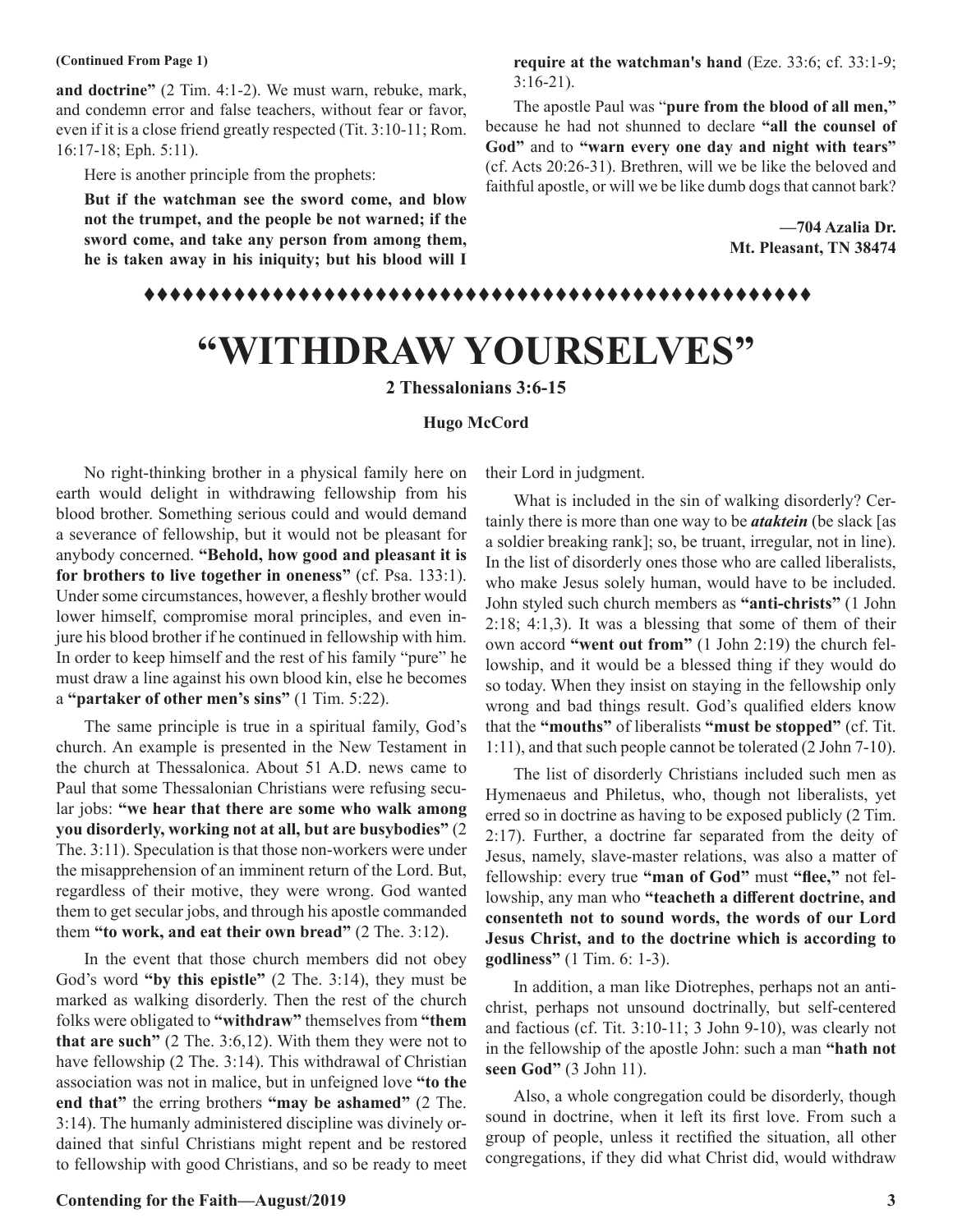#### fellowship (Rev. 2:1-7).

Those neglecting to assemble with the saints (Heb. 10:25) are not letting their lights shine (Mat. 5:16) and they are stumbling blocks to weaker Christians (Rom. 16:17). There is no way to characterize such people but as walking disorderly. Should their names be read out in the assembly or published in the bulletin as those from whom the church is withdrawing? Sometimes such a public notification might do some good, causing the guilty to be ashamed and repent. But, practically speaking, those people have already withdrawn fellowship from the church. They have beaten the

church to the "draw," and there is no fellowship existing that a public notification could retract.

The elders in one congregation keep going to see those who have quit attending services, attempting to get them to see their spiritual situation with the Lord, and trying to get them to repent and be restored. Then failing, they list their names in the bulletin and ask the church folks to delete the names of such people from their membership directory. (Hugo McCord, *The Spiritual Sword*, Vol. 5, No. 2, Jan. 1974. p. 27).

#### **—Deceased**

**[The following article is an excerpt from a lengthy missive of 26 pages on my computer. It is titled "Two Decades of Triumph and Tragedy" by brother Jerry C. Brewer. The email with bro. Brewer's article attached was sent to 17 other preachers beside me. I received my copy of the article in early January 2019. Bro. Brewer wrote his article to explain the good things done by the East Side congregation, but especially to set out and explain the problems that brought the East Side Church of Christ, Elk City, OK to an end on Aug. 12, 2018. As brother Brewer wrote, "After more than two decades, our existence ended when the last worship was conducted in our building on August 12."** 

**However, since the appearance of "Two Decades of Triumph and Tragedy" the controversy over brother Dub McClish's doctrine as stated below developed since March 2019. Now brother Brewer upholds and defends the view that encourages having family members who are out of fellowship with God to be included in "family gatherings that surround them with those whom they know are diametrically opposed to their ungodly behavior and/or damnable doctrines." Further, the doctrine says and brother Brewer defends, "We believe it would be counterproductive to our aim of restoring them if we cut them off from the only avenue of continued contact we have with them (i.e., love of family ties) and that they have with godly people."**

**In view of the foregoing, please notice what brother Brewer wrote in the following excerpt from said missive. We titled it with a quote from it. In view of the foregoing doctrine that bro. Brewer now defends, please notice what we have placed in bold italics, beginning at the bottom of the first column and ending in the second column on pages 5 and 6. —Editor]**

#### **"WE CAN'T TEACH HIM IF WE DISFELLOWSHIP HIM"**

#### **Jerry C. Brewer**

The tragedy that befell the Northeast church of Christ in July and August, 2018 was the devil's work, conducted by at least one of his agents in my own family whose seething hatred for his parents and the Lord Jesus Christ led to the flight of others from the congregation. After more than two decades, our existence ended when the last worship was conducted in our building on August 12.

#### **THE BACKGROUND**

From his earliest childhood, one of our sons was rebellious. He hated correction and especially despised attending worship. My wife would dress our three sons and daughter in their "Sunday best," consisting of dress shirts, jackets, and ties for the three boys, ages 8, 7, and 5, and a Sunday dress for our two-year-old daughter. The seven-year-old son would remove his tie and jacket when we got to the church building and displayed no interest in Bible class lessons or sermons. We read Bible stories to them, discussed the Bible, and prayed together each night at bedtime, but he never indicated an interest in those things.

Hatred of things spiritual seethed in him. He ultimately directed his hatred at me as the family head, and later turned it to his mother. As the years passed, he resisted the Lord's Truth, and his opposition to the church and all things spiritual intensified. He demonstrated what Jesus meant when He said, **"He that heareth you heareth me; and he that despiseth you despiseth me; and he that despiseth me despiseth him that sent me"** (Luke 10:16). Like men in all ages, he could never separate personality from the doctrine he hates. He despises not only the message, but the one who preaches it.

After graduating from high school, he married a Catholic. When their first child—a girl—was born she was "sprinkled" into the Catholic Church. At least one of our family members protested to him but, of course, to no avail. He later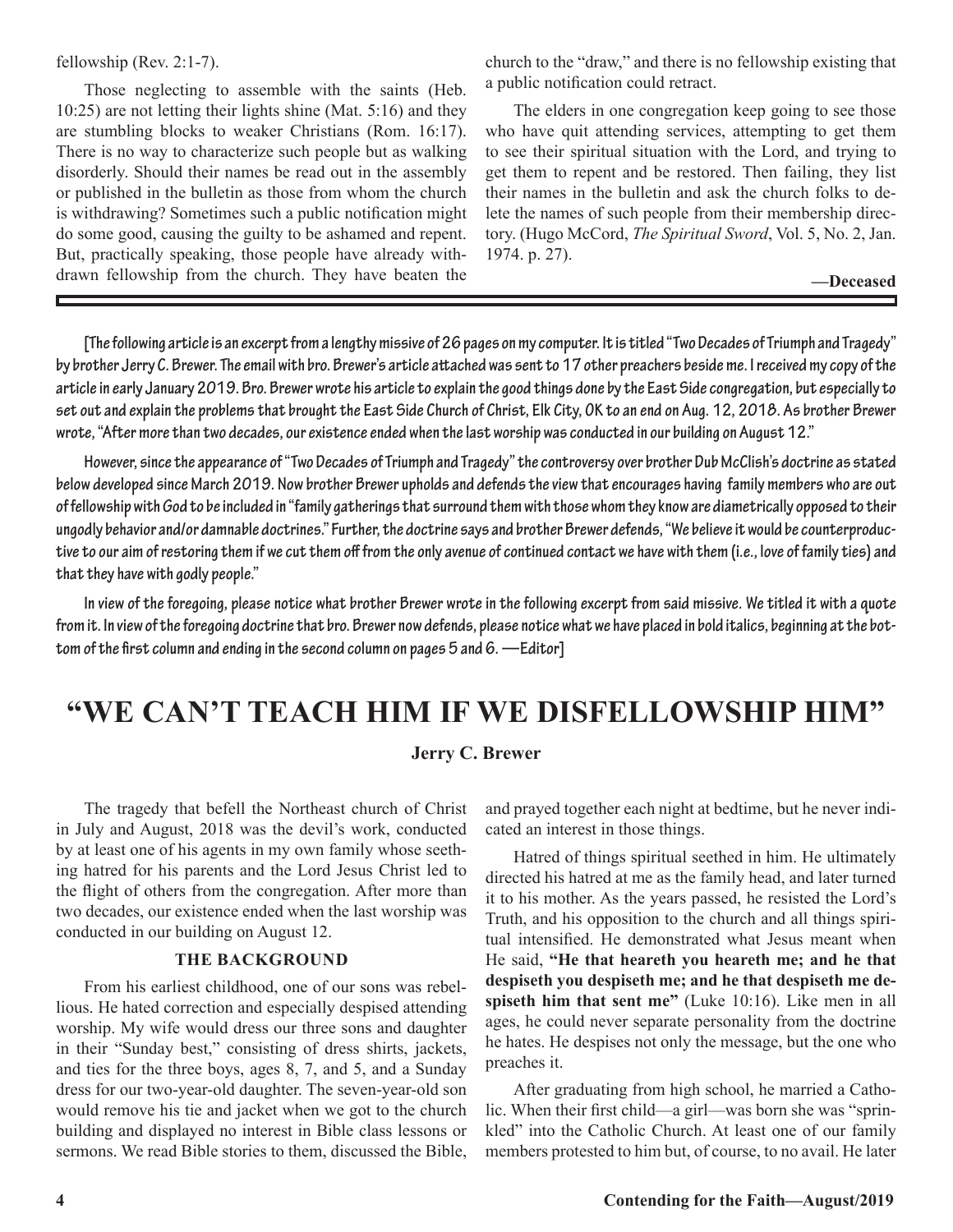told his mother that he thought all religions were "okay." He had been taught the truth from earliest childhood, but rejected not only the truth, but his parents who taught it to him. He later had three other children—two more daughters and a son. All were raised to adulthood as Catholics and a few years ago, he joined the Catholic Church himself. That was his ultimate "in-your-face" act of rebellion against Jesus Christ, the church for which Jesus died, and the parents he despised.

As his children grew up, he poisoned their minds against the church, his mother, and me. His children avoided us, never coming to visit us, either as children or adults, as our other grand children (sic) did. Nor did they ever indicate a desire to be around us. Through those years, his hatred of us intensified even more. He was happiest when his mother and I were apart and within a few years of our remarriage, he told her that he "was sorry" she remarried me, which she did after I repented and made a public confession in order to mend what I had broken. He despised the fact that I was a gospel preacher and constantly attempted to persuade other family members that I was a "bad" person. More than 20 years ago, he told one of our younger sons that his childhood was terrible because of me. He further described me to our other children as "lazy" and "a poor provider." Through his adult years, he has played the hypocrite in our relationship while waging an unceasing campaign of calumny against the Lord's cause which he personifies in me.

For a period, after he joined the Catholic Church, we had what might be termed a "truce" in which religion was not mentioned between us. Our entire family was wrong including me—in our silence. This son had been baptized when he was a child—after our oldest son obeyed the gospel. As such, he was a member of the church. When he left the faith (if he was ever really converted) no one spoke with him about (sic). When he allowed his first born child to be "baptized" as a Catholic, only one of his siblings confronted him, saying, "You know better than that." The rest of us held our peace. Because we said nothing to him, he thought we accepted his religion, and family relations seemed to improve. But, as Jesus said in Matthew 10:34-39, serving Him takes precedence over all family relations. We cannot serve two masters (Matt. 6:24). There is no middle ground. Christians can never fellowship sin and follow Jesus at the same time: **"He that is not with me is against me; and he that gathereth not with me scattereth abroad** (Mat. 12:30).

*One who departs from the faith cannot be fellowshipped by other Christians—even his family. There are always objections to that statement. Some family members will say, "We need to continue as a family," (despite what Jesus said about loving Him more than family) or, "We can't teach him if we disfellowship him." But Paul said withdrawal of fellowship is a form of teaching with a view to saving a soul. To the church at Corinth, he wrote,*

*It is reported commonly that there is fornication among you, and such fornication as is not so much as named among the Gentiles, that one should have his father's wife. And ye are puffed up, and have not rather mourned, that he that hath done this deed might be taken away from among you. For I verily, as absent in body, but present in spirit, have judged already, as though I were present, concerning him that hath so done this deed, In the name of our Lord Jesus Christ, when ye are gathered together, and my spirit, with the power of our Lord Jesus Christ, To deliver such an one unto Satan for the destruction of the flesh, that the spirit may be saved in the day of the Lord Jesus. Your glorying is not good. Know ye not that a little leaven leaveneth the whole lump? (1 Cor 5:1-6).*

Then, there is the objection that, "We can't disfellowship every family member who is not a Christian." Paul addressed that in the same context by inspiration of the Holy Spirit:

**I wrote unto you in an epistle not to company with fornicators: Yet not altogether with the fornicators of this world, or with the covetous, or extortioners, or with idolaters; for then must ye needs go out of the world. But now I have written unto you not to keep company, if any man that is called a** *brother* **(Emp. JB) be a fornicator, or covetous, or an idolater, or a railer, or a drunkard, or an extortioner; with such an one no not to eat. For what have I to do to judge them also that are without? do not ye judge them that are within? But them that are without God judgeth. Therefore put away from among yourselves that wicked person** (1 Cor. 5:9-13).

The Lord's command through Paul was directed at a brother in Christ who sinned, not those in the world, and he made that clear:

**I wrote unto you in an epistle not to company with fornicators: Yet not altogether with the fornicators of this world, or with the covetous, or extortioners, or with idolaters; for then must ye needs go out of the world. ...what have I to do to judge them also that are without." He continued, "... do not ye judge them that are within? But them that are without God judgeth."**

 Christians are in the world, but not of the world. We have no obligation to withdraw from those still in the world, and cannot do so without going out of the world. *But we are commanded to withdraw from unrepentant brethren who sin. Paul's statement that, "ye are puffed up, and have not rather mourned, that he that hath done this deed might be taken away from among you" applies to our family and to every family of Christians when one of them departs from the faith and the family remains silent. A cavalier attitude in the face of sin is a deadly leaven that will not only destroy the soul of the one who sins, but is also sin in those who say nothing. The "leaven" of which Paul writes, is the influence of the member who is unrepentant and continues to be fellowshipped by the others. Their toleration of his sin violates Scripture (2 John 9-11) and creates the impression that they approve of what he has done. That is wrong,*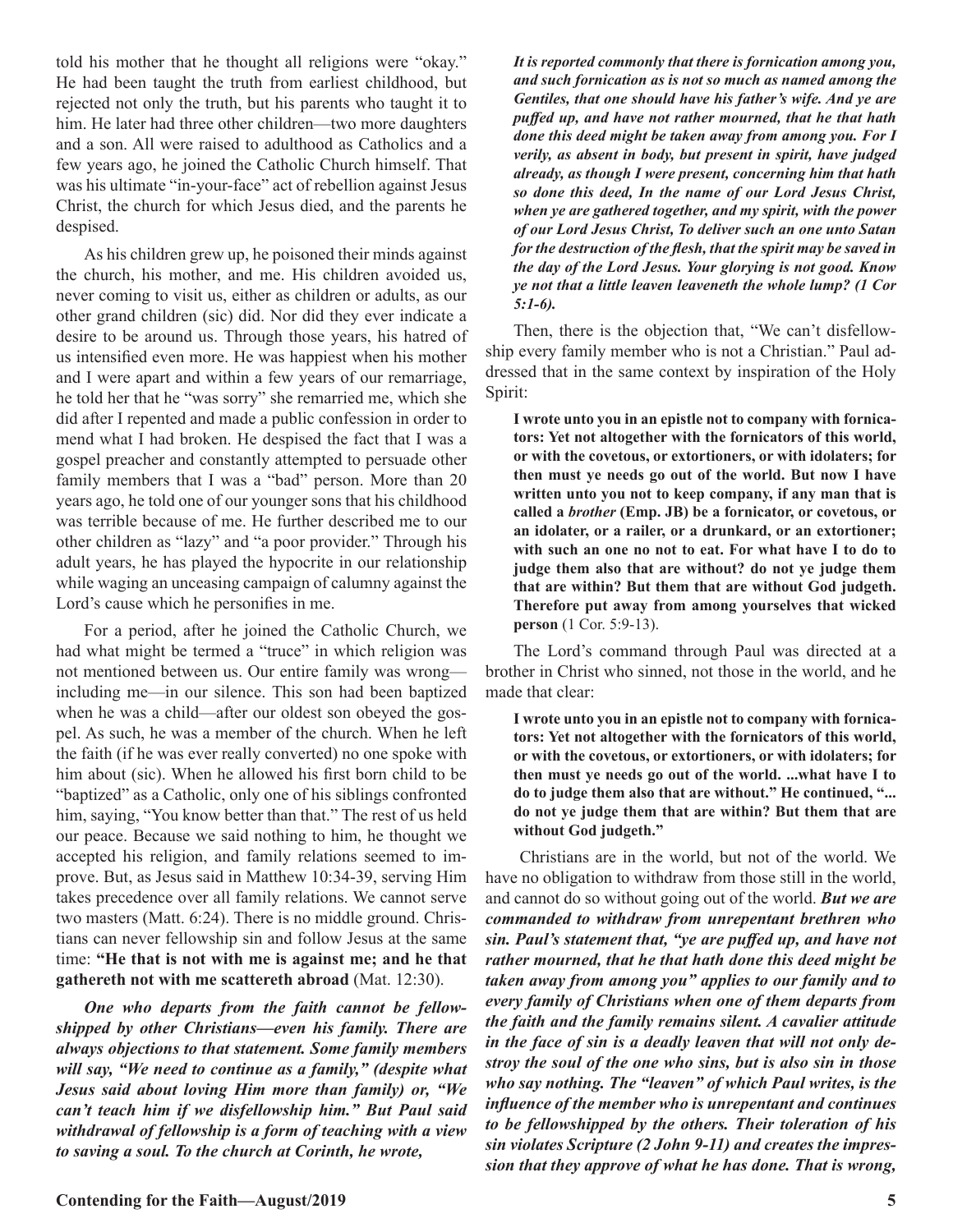#### *and no amount of rationalization by family members can change an iota of God's Word.*

For several years, family life continued with the "elephant in the room" that no one dared to point out. I even thought that he and I had an improved relationship. But I was so wrong. We always prayed for our lost children—and still do—hoping that our good examples before them would help bring them to repentance. *But an example—even a*  *good one—has no effect if those who are lost assume that the silence of Christians is tacit consent to their lost condition. By mid July, 2018, that course of action devastated our family and, consequently, the Northeast church.*

> **—308 South Oklahoma Ave. Elk City, OK 73644**

### **"LET HIM BE UNTO THEE AS THE GENTILE" Matthew 18: 15-17**

#### **Guy N. Woods**

Our Lord, in Matthew 18:10-14, solemnly warns of inflicting injury on **"little ones,"** or weak ones—those of child-like simplicity of faith and those not fully mature in spiritual stature. In verses 15-17, immediately following, he deals in detail with those who have been subjected to wrong by their brethren, with specific attention to the actions which should characterize them in the relationship which they sustain to those who wronged them, and to the attitude which they ought to exhibit toward those who have thus sinned.

(1) **"And if thy brother sin against thee, go, show him his fault between thee and him alone: if he hear thee, thou hast gained thy brother."** The relationship contemplated here is that of brothers in Christ. A brother sins; the sin is against another brother; the wronged brother is to go to the offending party and point out **"his fault"** privately, thus involving no others in the controversy. If the sinning brother hears (responds by acknowledging the wrong he has done and makes proper amends), the matter is resolved, and two things have been accomplished: (1) a brother is **"gained"**  the gain accruing being not simply or solely to the brother sinned against, but to the Cause of Christ; and (2) fellowship is restored.

(2) **"But if he hear thee not, take with thee one or two more, that at the mouth of two witnesses or three every word may be established."** The erring brother's stubbornness may be so pronounced that he will not listen to his brother's plea for reconciliation, in which case one or two other brethren—not parties to the original dispute—are to be called in and asked to intercede. Hopefully, two things will result from this effort: (1) the willful brother may be brought to his senses by appeals from brethren not involved; and (2) their presence will provide opportunity for the offended brother to show that he exhibited the proper spirit and disposition throughout. The purpose of this procedure remains the same: to "gain" an erring brother. It is significant that, throughout this narrative, our Lord places the emphasis

on the restoration of the brother who sinned, more than upon any satisfaction which may accrue to the offended party.

(3) On occasion, so perverse will the sinning brother be that both of the foregoing steps will fail; and, another involving the entire congregation is to be taken: **"And if he refuses to hear them, tell it to the church . . ."** It is noteworthy that our Lord provided for the least possible publicity in these matters. If the first step (wherein the wronged brother is to contact the person who sinned against him, and discuss the problem between the two alone), succeeds, no others would know of the altercation. If the second step (involving one or two others) succeeds, the problem is still contained in a very narrow area, thus of minimum effect insofar as the congregation is concerned. However, in those instances where the brother's persistence in his attitude toward his brother is so great that these efforts fail to bring him to repentance, the matter is now to be placed before the whole congregation so that the impact of all the members upon the sinning brother may be felt. If the wronged brother cannot convince him of his error; if one or two brethren failed so to do, perhaps, the realization that the whole congregation believes him to be in error in his attitude will bring him to his senses. It is, of course, implied here that the brother is clearly and unmistakably in error and that he has actually sinned against his brother. With such a united body of Christian opinion against him, unless his heart is hardened beyond the possibility of repentance, he will surely come to see the error of his way and repent of the wrong he has done his brother.

This section of our Lord's teaching is clearly anticipatory—it looks forward to the time when he would have returned to heaven (no longer here to arbitrate their difficulties as he was then doing, Matthew 20:20-28, and when the church would have been established (henceforth to be the arbiter of the brethren's problems.) Our Lord knew that so hard of heart are some that all efforts will fail to bring them to a recognition of their error, and he provided for all severance of fellowship from those of this disposition who will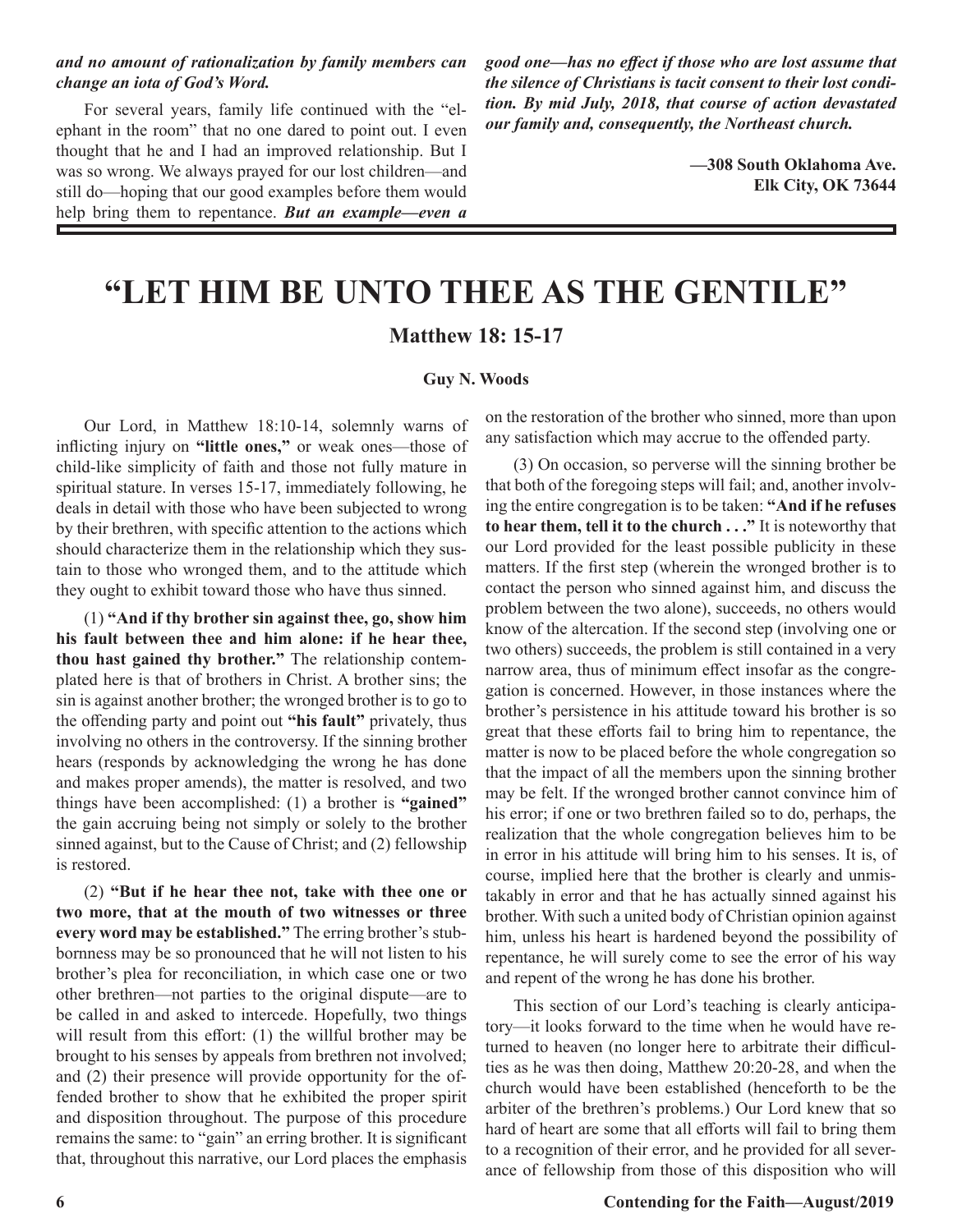not repent.

(4) **"And if he refuse to hear the church also, let him be unto thee as the Gentile and the publican."** The church speaks through its members. The implication here is that the members have sought to convince the man of his wrong without success. To **"refuse"** to **"hear the church"** is to disregard its pleas for penitence and restoration. Moreover, the church acts through its representatives—the elders. If the brother will not listen to the members of the church, he will not heed the warning of those whose right it is to designate the course he should follow and be reconciled to the brother against whom he has sinned.

Thenceforth, he is to be regarded in the same light as **"the Gentile and the publican."** A **"Gentile,"** as here used was one not embraced in the promises of God, and thus without hope and without God in the world (Eph. 2:11,12). A **"publican"** was an outcast who (by his occupation) had disgraced himself and was thus no longer regarded as worthy of the name of his fathers. For one to be regarded **"as the Gentile and the publican,"** was to be considered as no longer a Christian, no longer worthy of Christian fellowship, an outcast from the local congregation of believers. Such action involved the withdrawal of all fellowship; until he fully confessed his sins he was henceforth to be treated as a sinner by the entire congregation.

If, to this the objection is raised that the Lord said **"Let him be unto thee as the Gentile and the publican,"** thus limiting this action to the brother actually sinned against, it should be observed that this is to be done only after the church has acted and on the decision of all the brethren who would be similarly motivated, inasmuch as this course was to result from the brother's impenitence, and not simply or solely from the fact that he has sinned against one of the brethren. His sin now extends to the church, in his refusal to **"hear"** the church, and thus the church must act in its own behalf, against the offending brother. He has now added sin to sin; and, by his refusal to heed the appeals of the brethren individually, he stands condemned by the brethren collectively—the whole church. Until he repents, he is no more worthy of Christian fellowship than a heathen Gentile, or an apostate publican. Moreover, he is to be made to realize that such is his condition by being excluded from all Christian fellowship as much so as if he were actually a heathen and publican. So, our Lord taught. So, are we to act. When brethren oppose such action, whether from timidity, lack of faith, or the feeling that such is harsh and objectionable, they sin against Christ. How great must be the distaste of our Lord toward those who pass judgment on the propriety of his teaching! (*The Spiritual Sword*, Vol. 5, Jan. 1974, No. 2, p. 18). **—Deceased**

#### **THE DOCTRINE OF CHRIST IS THE PERFECT LAW OF LIBERTY**

James called the body of doctrine known as the New Testament or Covenant **"the perfect law of liberty"** (Jam. 1:25). Paul called the same body of teaching **"the law of Christ"** (Gal. 6:2). It is perfect because it is complete for what God intended it to do—save men from past sins and by their continuance in faithfulness to the Lord, as taught in the perfect law of liberty, preserve them in Christ to enjoy Heaven when all things material have ceased (Eph. 1:3). The Law of Moses never offered men forgiveness of sin by itself, for it was not perfect or complete by itself (Heb. 10:4, 11). It was a schoolmaster to bring men to Christ and His perfect law of liberty (Gal. 3:24).

Christ's law liberates those who are faithful and obedient to it from the power, condemnation, and guilt of sin. As Jesus said:

**The Spirit of the Lord is upon me, because he hath anointed me to preach the gospel to the poor; he hath sent me to heal the brokenhearted, to preach deliverance to the captives, and recovering of sight to the blind, to set at liberty them that are bruised, To preach the acceptable year of the Lord** (Luke 4:18, 19).

Thereby the perfect law of liberty delivers the faithful from the power of darkness and translates them into the kingdom the God's Son when they are baptized into Christ (Col. 1:13; Gal. 3:26, 27; 1 Pet. 3:21).

Thus, the perfect law of liberty is the gospel, the power of God to save mankind from sin (Rom. 1:16). Hence, Paul said he was not ashamed of it, for it is God's truth and, therefore, has the power to free us from moral and spiritual ignorance, error, fear, false religions, and superstition. Indeed, Paul wrote that it freed the Jews from the bondage of the Law of Moses (Gal. 4:1-9; 5:1). Thus, it is to be preached to every person (Mark 16:15, 16).

From the perfect law of liberty, we learn that no man can earn his salvation in the sense that man can do anything to obligate God to pay him with salvation as a worker earns his pay by working for someone else. Our human efforts alone cannot save us from sin. We obey Christ according the perfect law of liberty as the manifestation of our faith in Christ and His system (the New Testament system) to save us (Heb. 5:9; Rom. 6:3, 4, 17, 18, 23; Col. 2:12; 1 Pet. 3:21 Acts 2:38, 42, 42, 47). When we obey Christ, we are passive as we comply with our Lord's will and thereby demonstrate to Him our trust that He will save us according to His will. Indeed, Christ saves no one apart from His perfect law of liberty. Thus, God favors lost mankind through Christ and His gospel system (the law of liberty) to save those who come to Him in an obedient faith (Eph. 2:8, 9; Heb. 4:12; Rom. 10:17; Heb. 11:6; Jam. 2:17-20).

We enjoy the benefits of the perfect law of liberty eternally only when, in God's church, we continue to live as it teaches being doers of the word and not hearers only, with our faith working through love (Gal. 5:6; Rev. 2:10).

**—Editor**